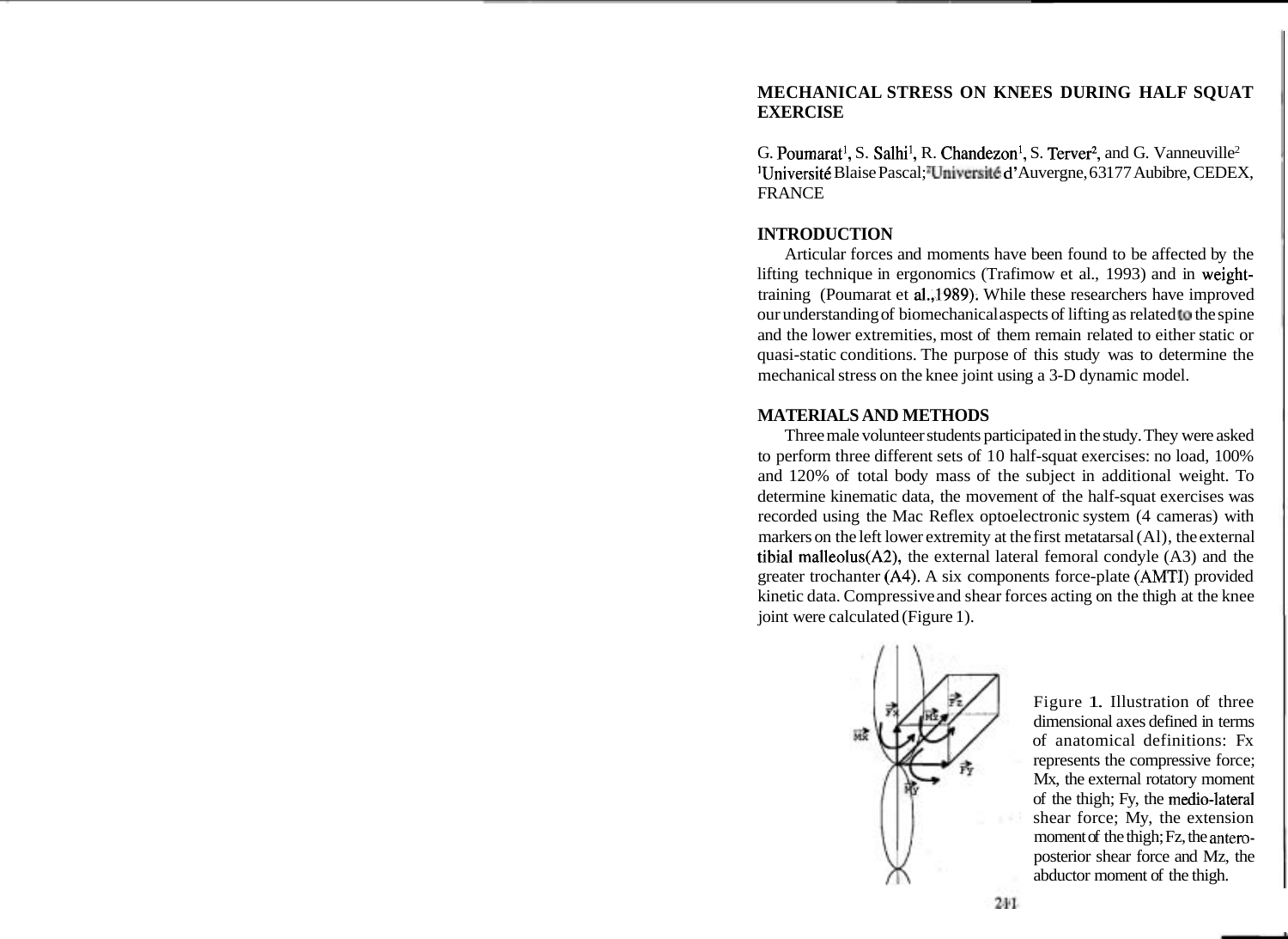#### **Mathematical model**

The following model assumes each limb segment is a rigid segment moving in three-dimensional space. Each segment can be defined by two points (a volume needs 3 points).

# **Known values** (Figure 2)

- \* fixed reference frame (O, i, j, k) with k vertical and ascendant \* local reference frame \* local reference frame (O, i, f, k) with<br>(A1,  $\mathbf{I}_1$ ,  $\mathbf{J}_1^*$ ,  $\mathbf{K}_1^2$ )
	-
- \* force-plate action on the first segment A1A2:  $\left[\overline{R_1}^2 \ \overline{M_1}\right]_{A1}$ <br> $\stackrel{*}{\leq}$  A<sub>1</sub>A<sub><sub>1</sub> segment coordinates  $A_1(x_1, y_1, z_1); A_2(x_2, y_2, z_2)$ </sub>
- 
- $\overline{A}_1 A_2$  segment mass  $(m_1)$
- $A_1A_2$  center of mass  $(G_1)$
- $A, A$ , segment, transversal inertial moment on  $G_+(I_{\cdot},)$



**Figure 2.** General representation of the model A1=first metatarsal; A2=external tibial malleolus; A3=external lateral femoral condyle; A4=greater trochanter.

**Unknown values:** + \*action of segment AlA20n segment A,A,: *LR,* <;1,],,

We apply the fundamental dynamic principle on the segment  $A_1A_2$  in order to obtain:

-The dynamic resultant of forces  $(D_1)$  = resultant of forces applied on  $A_1A_2$ segment

(3 scalar equations)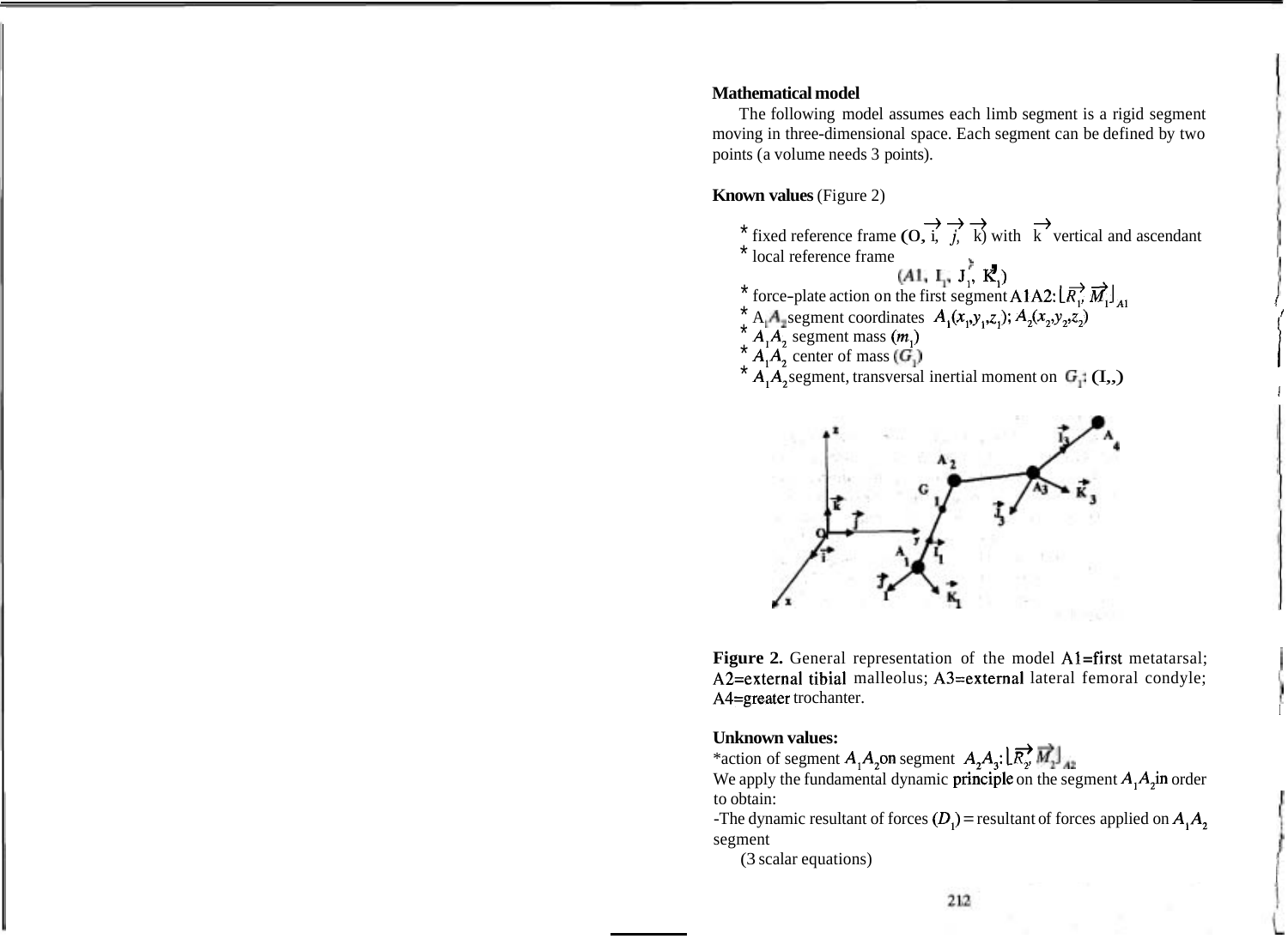-The dynamic moment 6,  $(G_1)$ ) = resultant moment of forces applied on segment A,A,

(3 scalar equations)

So we obtain the following equations:

$$
\overrightarrow{R_2} = -\overrightarrow{D_1} - m_1 g \overrightarrow{k} + \overrightarrow{R_1}
$$
\n
$$
\overrightarrow{M_2} = -\overrightarrow{\delta_1} (\overrightarrow{G_1}) + -m_1 g \overrightarrow{k} \wedge \overrightarrow{G_1 A_2} + \overrightarrow{M_1} + \overrightarrow{R_1} \wedge \overrightarrow{A_1 A_2}
$$

Generalization of these equations corresponding to the action of segment **S** on segment **S**+1  $\left[\overrightarrow{R_{s+1}}\right]_{A_{s+1}}$  with **S**>1 is given by:

$$
\begin{split} M_{\rm s+l}^{\longrightarrow} = -\delta_{\rm i} \; (G_{\rm s+l}^{\longrightarrow}) - m_{\rm s} \overrightarrow{g k}^{\, \prime} \wedge G_{\rm s} \overrightarrow{A_{\rm s+l}} + \overrightarrow{M_{\rm s}} + \overrightarrow{R_{\rm s}}^{\, \prime} \wedge \overrightarrow{A_{\rm s} A} \\ R_{\rm s+l}^{\longrightarrow} = -\overrightarrow{D}_{\rm i} - m_{\rm s} \overrightarrow{g k} + R_{\rm s}^{\longrightarrow} \end{split}
$$

These equations are independent of the chosen reference frame. In order to appreciate compressive or shear forces we must make a projection on the reference frame linked to  $A_4A_3$  segment on A,.

#### **RESULTS**

The resultant knee force, in all subjects, increased when lift loads were increased (Figure 3). A similar increase in the resultant moment at the knee joint was found (Figure 4).



Figure 3. Variation of the pic knee resultant forces as a function of lifted load ( $\bullet$  subject 1,  $\blacksquare$  subject 2,  $\bullet$  subject 3)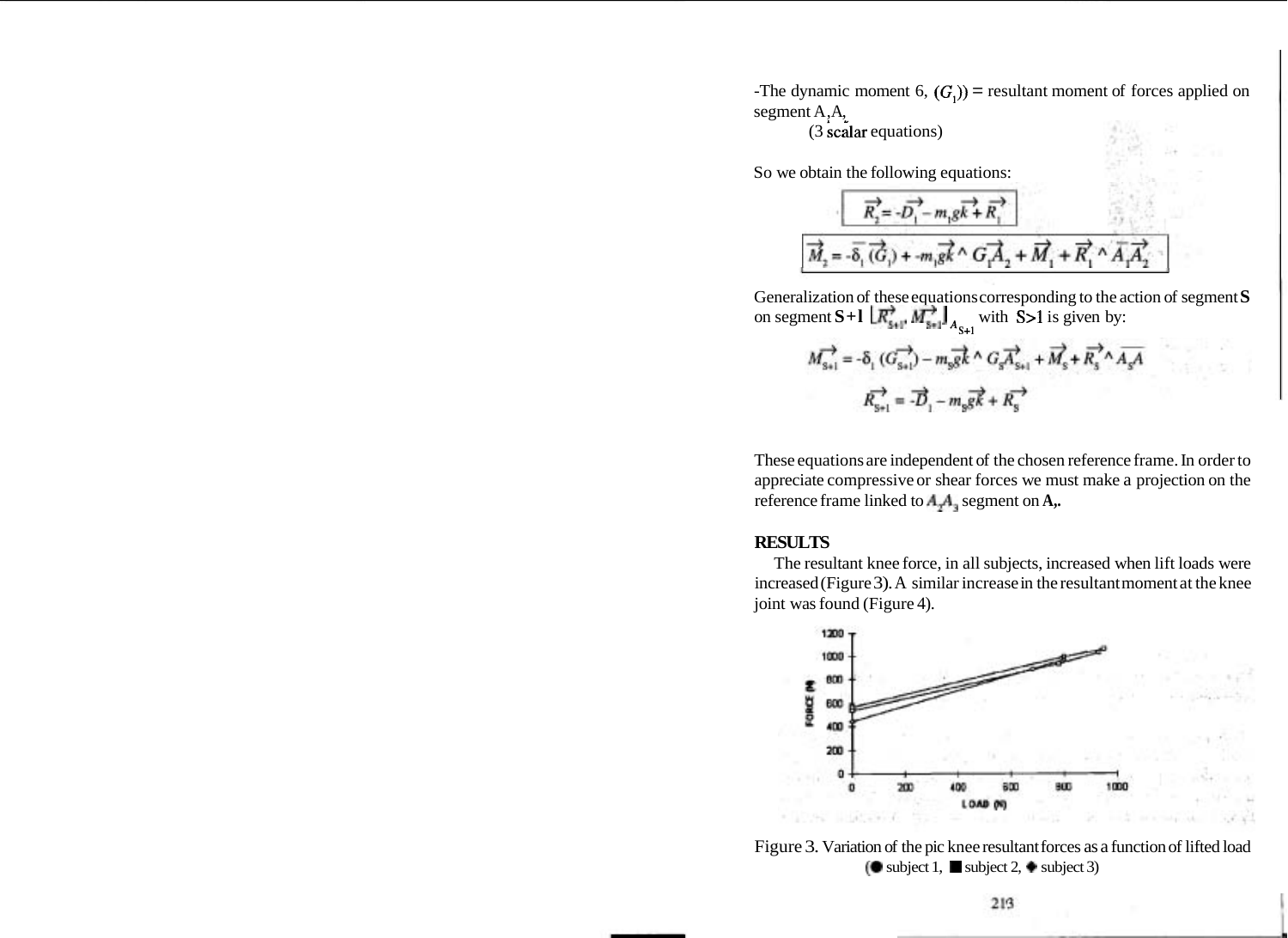

**Figure 4.** Variation of the pic knee resultant moments as a function of lifted load (  $\Box$  with no load,  $\div$  100% of the body mass,  $\Box$  120% of the body mass)

1-2-3 subject 1,7-8-9 subject 2, 13-14-15 subject 3)



Figure 5. Variation of knee angle and resultant knee moment during one half-squat exercise (subject 1; with no load; second repetition).

These pic values were calculated for a knee angle of 108° (Figure 5). The medio-lateral shear force (Fy) was not affected by the load. However, during the middle phase of the exercise, the antero-posterior shear force increased from 0.72 to 0.88 times body weight when lifted mass increased from 1 to 1.20 times body weight. For the compressive component (Fx), no clear variation as a function of load was found in this study in all subjects (Figure 6).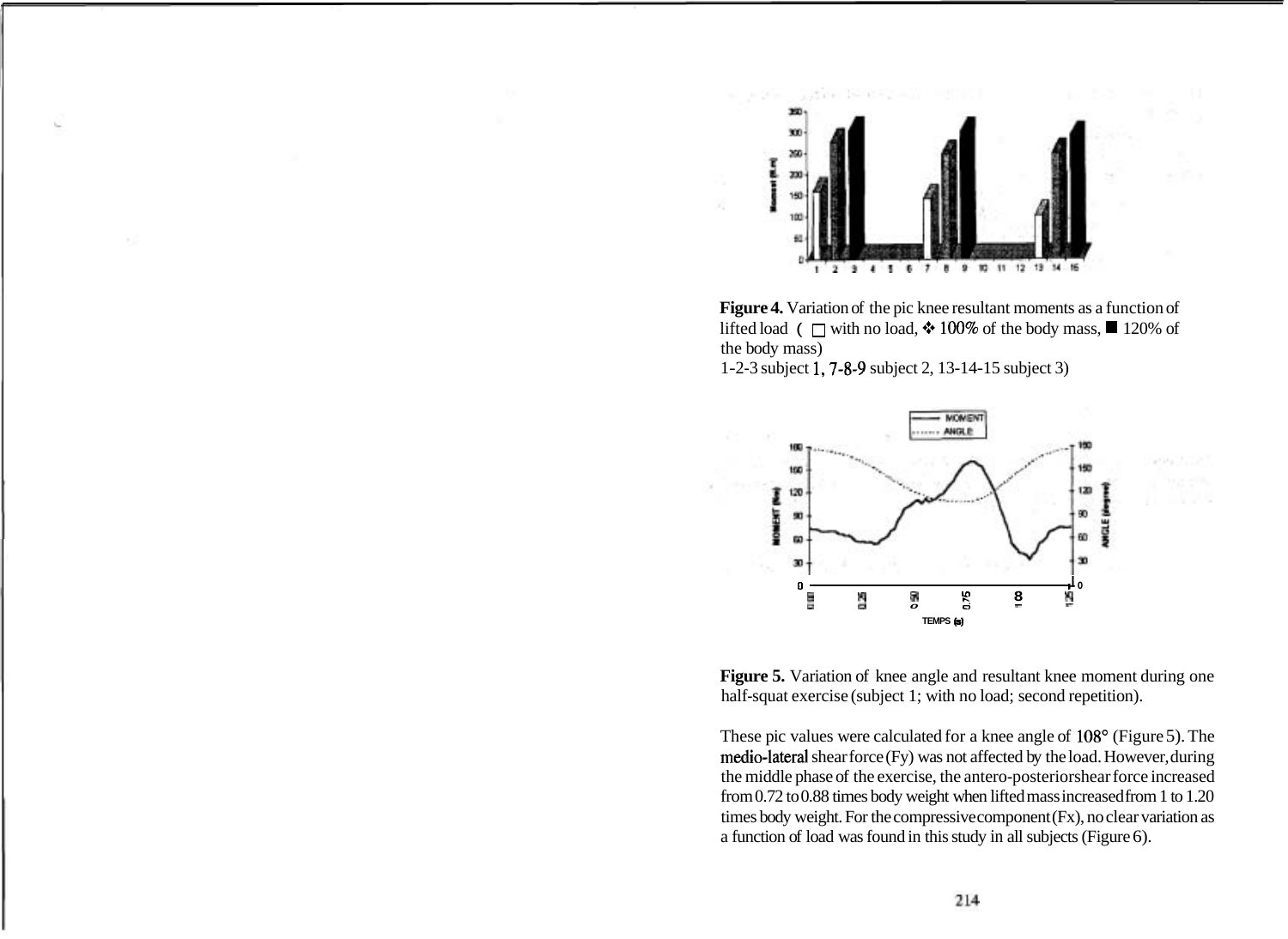

Figure 6. Variation of shear and compressive knee forces during one halfsquat exercise (subject 1, second repetition).

Even for the heaviest load (120% body weight), no increase in forces and moments was recorded from the first to the last repetition of one set.

### **CONCLUSION**

The results of this study demonstrated that mechanical stress acting on knee joint in half-squat exercise increased with lifted barbell. For knee force components, load was found to affect only the antero-posterior shear force. The medio-lateral shear force was independent of this variable. Force and moment values were affected by knee angle.